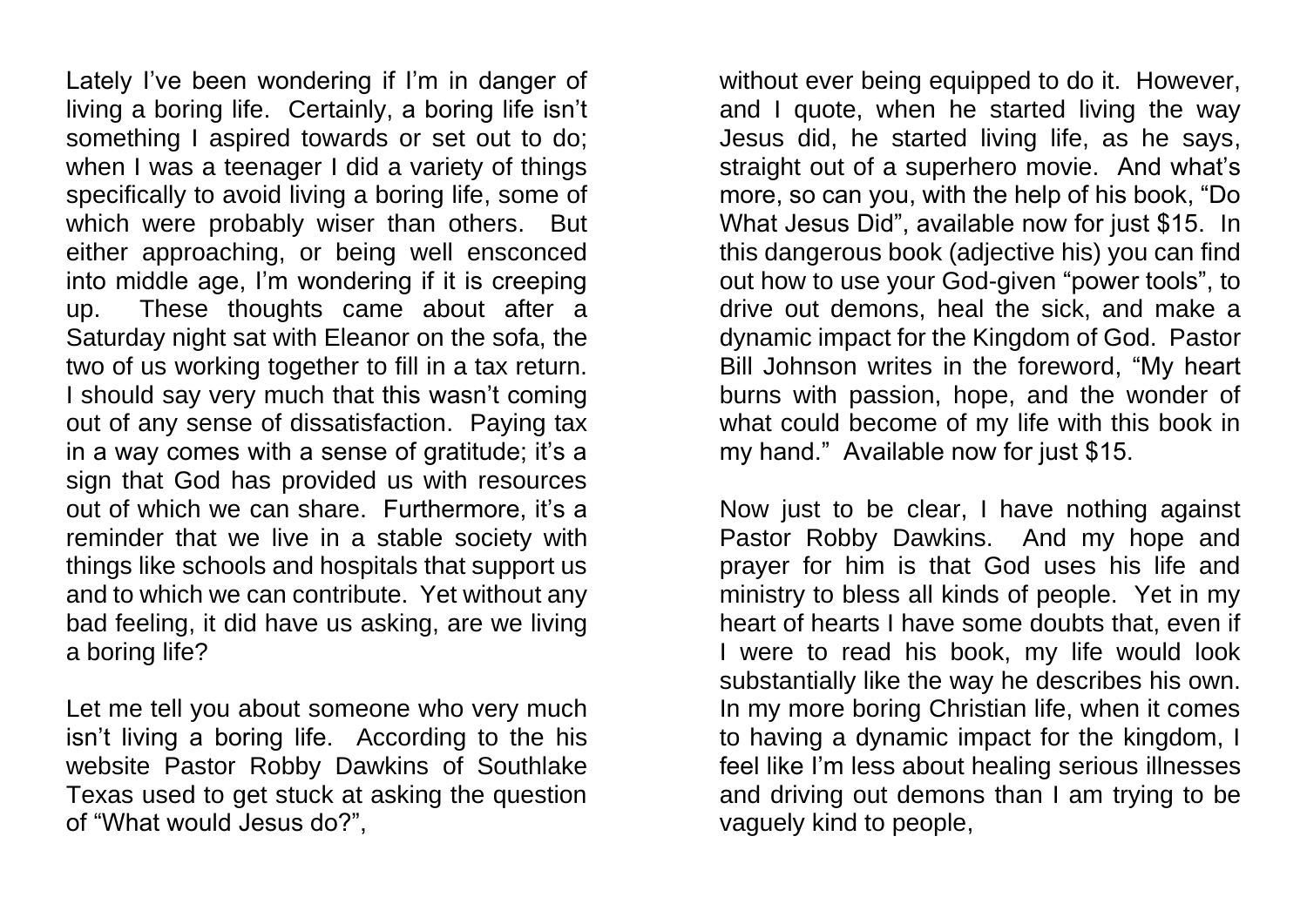trying to do the right thing by my employer by being vaguely competent at work. Trying to do the right thing by the government by not evading tax. Without depreciating Robby I need some aspirations for Christian living that scale down to my potentially boring and middle aged existence.

Which is why I find the verses around our reading from Luke's gospel an encouragement. Let's start with a verse just before our reading, in Luke 4, verse 42. If you've got a Bible open in front of you, you can follow along. In chapter 4 of Luke Jesus has been healing people and driving out demons, and people are amazed, with crowds coming to him to be made well.

But Jesus says this, "I must proclaim the good news of the kingdom of God to the other towns also, because this is why I was sent". So the next two chapters, which include our reading, are about Jesus teaching, and proclaiming the good news.

Secondly, there's a shift which starts in our passage. Chapter 4 is all about Jesus doing amazing things.

But at the start of chapter 5 Jesus begins calling others to come and follow him. It's a shift, from Jesus doing things himself towards Jesus building a community.

And there is where I find some encouragement. Because if you are a Christian and want to do what Jesus did, then short of signing up to be on the miracles rota there are at least two things you can do. Firstly, you can share the good news with others. If you have this book in your hand, the Bible, and you read it, you can talk to other people about what you have read. You don't have to preach. You can sign up for children's work and share what you know with the Explorers group. You can talk to your family, or to a friend in the church café. By reading the Bible and telling someone else you can do what Jesus did.

Secondly, you can do what Jesus did by building and being part of the church community. You can come along to church on a Sunday morning. You can invite someone around for dinner, or visit them when they are in hospital, or pray for them during hard times. By building and being part of a Christian community you can do what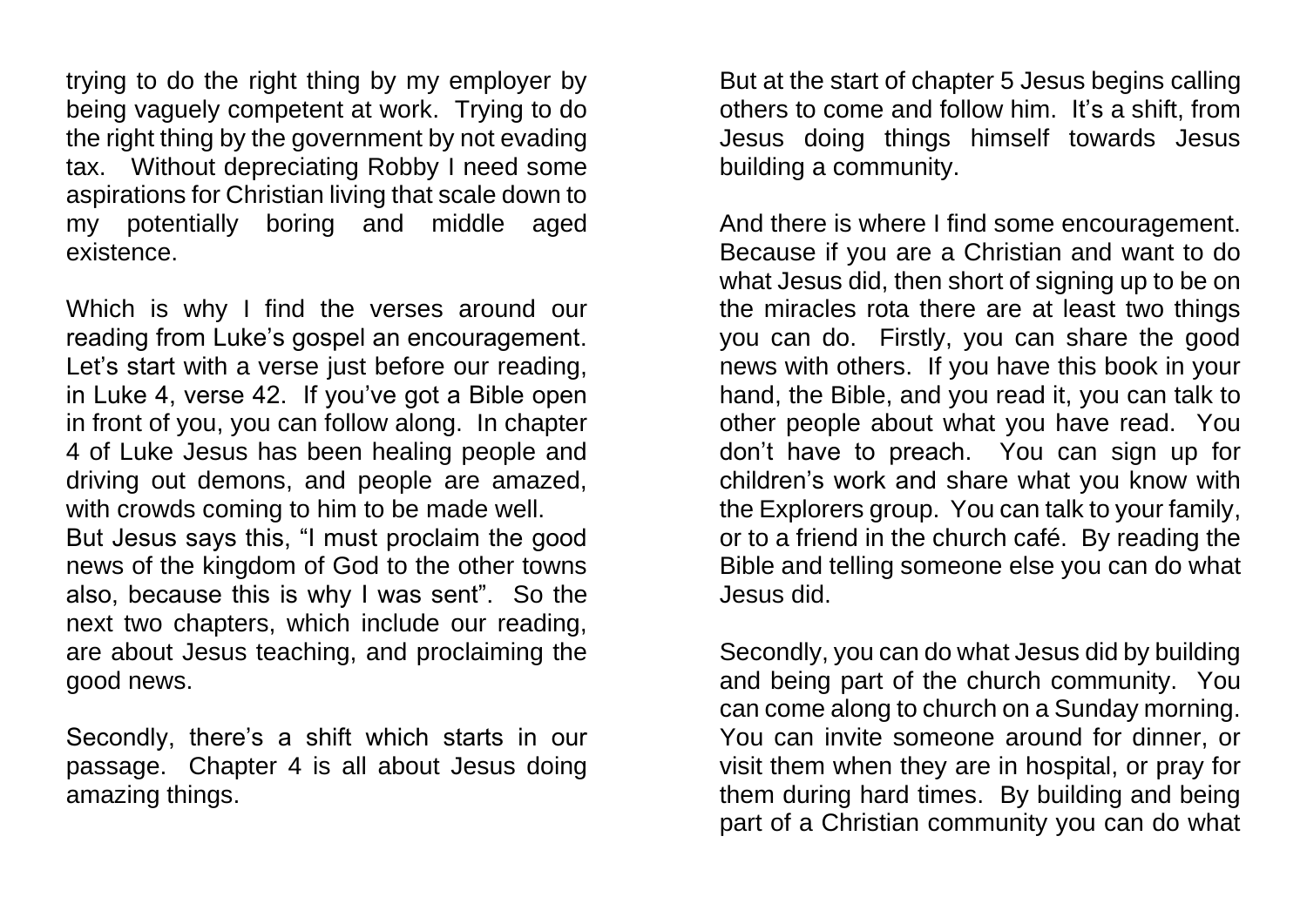Jesus did. Which for someone like me is good news; you don't have to live in a superhero movie to have a Marvellous life with Jesus. Jesus gives hope to slightly boring people.

But I'm perhaps getting ahead of myself; let's get into the passage. I'd like to share three observations about Jesus and Christian community.

Firstly, Jesus builds a community out of people who hear the word of God. We get this in Luke 5 verse 1. "One day as Jesus was standing by the Lake of Gennesaret, the people were crowding around him and listening to the word of God." Jesus isn't just speaking any old words, he is sharing the word of God.

Which got me thinking; I would hope that most Christians would agree that Jesus' teaching contains some good ideas. But according to the passage they are more than that; it is the word of God; what God has made known about himself. To borrow a phrase, God is there, and he is not silent. In Jesus we see God made known: the Word, spoken into the world. In a

world full of ideas, we have, in Jesus, the truth of God.

Which for one make Jesus's message good news. Where in society people are looking for truth, Jesus speaks to them the truth of God. To take one example, there is a lot of concern in our society about equality, whether that be racial equality, or gender equality, or another form of equality. Yet in these discussions there's an underlying question; why should equality be the aim, when people are different? Thomas Jefferson famously wrote in the US constitution that it is self-evident that all men are created equal, but while we might agree with the idea, just saying that it is self-evident doesn't mean that it's actually true. And indeed it's easy to put across a counterargument. Someone might say that there's really no basis for equality at all. In the words of one Christian writer:

Some of us are big and tall, Some of us are very small, Some of us like pink and some like blue. Some of us like reading books, some of us like feeding ducks, That's because we're different, me and you.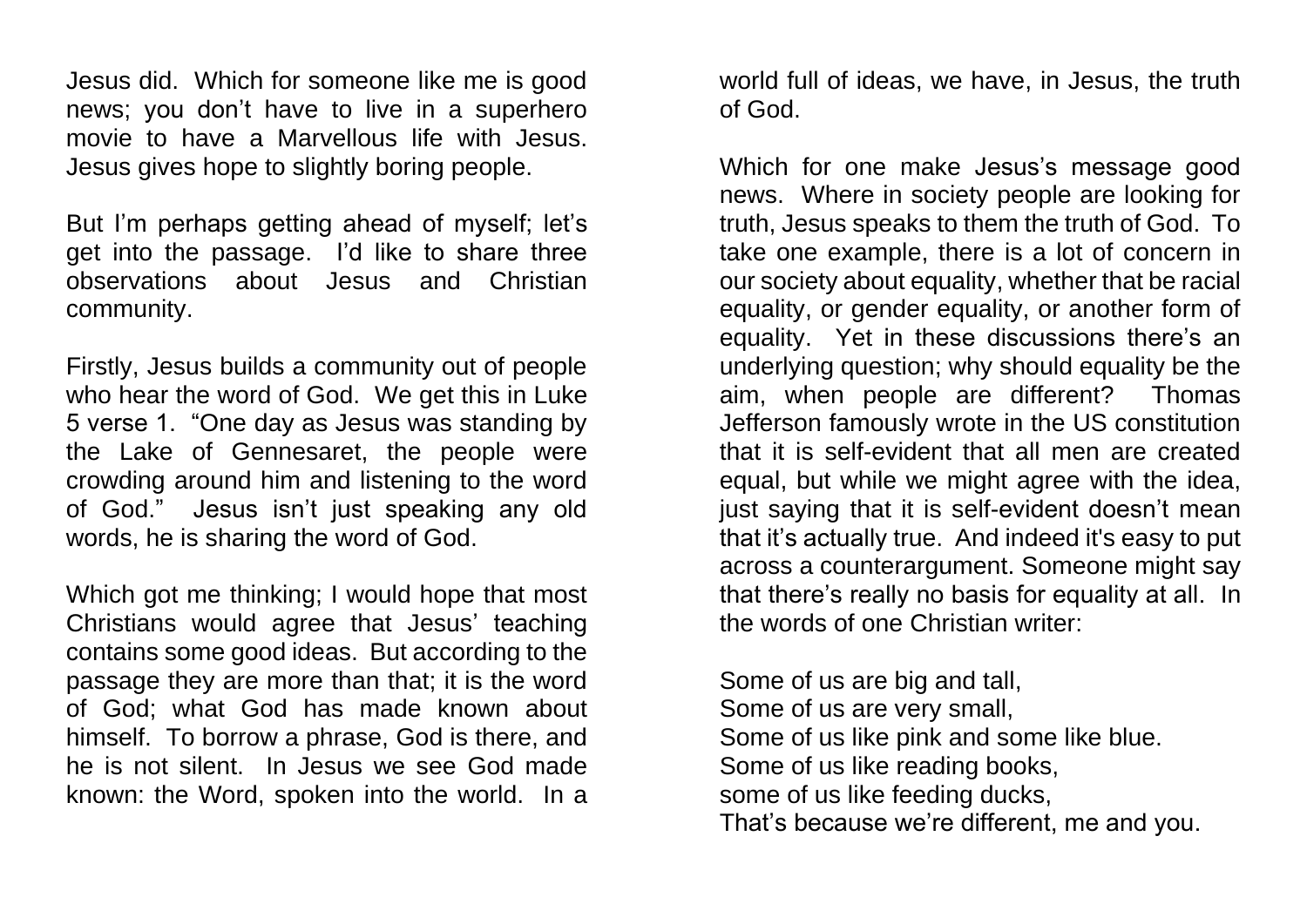So then, we have a counter-argument. If we are self-evidently so different from each another, why should we aim to treat everyone equally? When tall people are different from small people and so forth? I think the best answer we have to that is found in the Bible. God loves everyone he's made. Whatever people's external characteristics, they have an intrinsic value and an intrinsic worth; an identity going deeper than what they enjoy or own or look like. So then where our culture has some kind of sense that people should be, deep down, of equal intrinsic value, the Bible gives us at the least a consistent basis for believing that that is the case.

Which I say not so much to talk about equality but to make the point that where the God who made the world speaks into the world, we would expect that to make sense of life. We would expect that word to be good. It's an issue that's made complicated by the fact that Christians have so often not behaved according to God's work, But as the psalmist writes, the word of God is good; a light to our feet and a guide to our path. So when as Christians we engage with our culture, we have a starting point for that engagement in the Bible.

Thinking about international politics, we have a starting point; God grants power to empires and kingdoms yet these kingdoms come and go. Thinking about marriage we have a starting point, in the relationship between Christ and the church. Thinking about society and how we treat one another, we have a starting point in God's love for everyone and the command to love our neighbour. God's word is good, and Jesus builds a community around it.

So then there is a question of whether or not we are hearing God's word.

There was an experiment reported in the Wall Street Journal whereby researchers programmed a number of computer to go on social media. Directed at the TikTok site, each computer was directed to watch videos that matched certain categories and interests, and to skip past the others. As they did so TikTok would adapt, feeding the computers more and more videos of the topic that the computers were programmed to look for. Sometimes within 40 minutes TikTok would be in a state where 90% of the videos being fed to the computer were on that specific topic.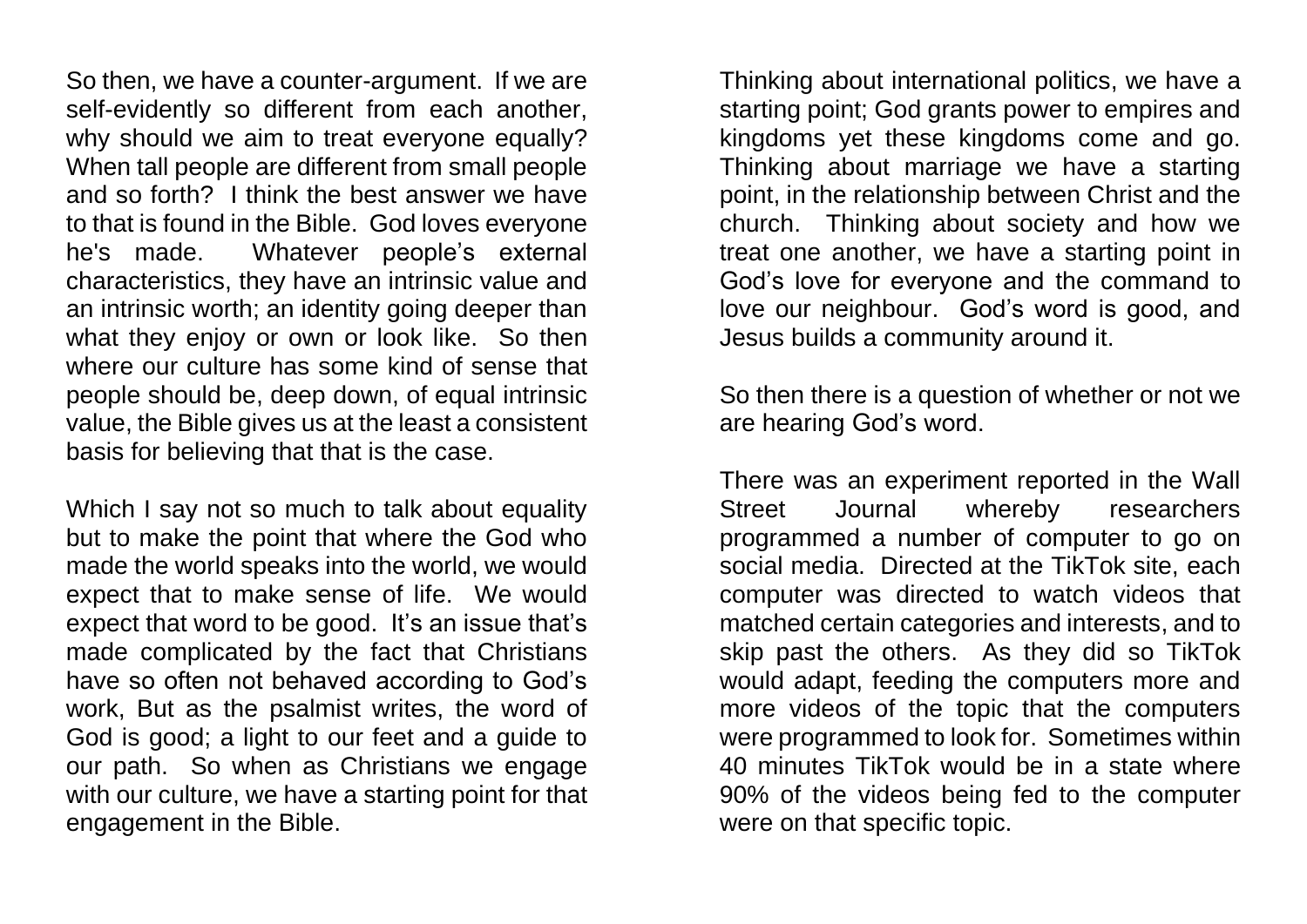Depending on what it looked at a computer might end up being fed an endless stream of videos of people using power washers to clean their driveway or patio. Or a stream of videos on right-wing extremism and conspiracy theories. Or in one case a stream whereby 90% of the videos suggested were related to depression and suicide. Whatever made the computers most likely to click the link, they were given. Which asks some questions. What is it that we are being fed? Which voices are we listening to? Among everything, do we hear the word of God?

Or indeed, we might ask, are we listening to anything at all? Thirty years ago if someone spent their life at home on the sofa, sitting and shouting at the TV, probably we would have called it madness. Now we call it the comments section. If Jesus builds a community of people who hear the word of God we might ask, are we a people who are listening?

Secondly, Jesus builds a community out of sinners, not superheroes. As the crowds are pushing around Jesus,

Jesus gets into Simon Peter's boat and pushes out a little into the lake so that everyone can hear. It's been a long night of fishing, and Simon hasn't caught anything, but after the teaching has finished, Jesus tells Simon to push the boat our further into deeper water and let down his nets one more time. Which in some ways is a ridiculous request; fish in the Sea of Galilee come out at night. But nevertheless Simon obeys. The men let down their nets, and they make a huge catch, threatening to swamp the boat and the one that comes to help them. It's only with a coordinated effort that they make it back to shore. And Simon falls at Jesus's knees and says, "Go away from me, Lord; I am a sinful man!".

Perhaps you noticed the parallel with the passage from Isaiah. It's not that passages about the love of God are wrong, but on coming face to face with the real God, people have a sense of terror. God is somewhat dangerous. After all, if God does not tolerate evil, what of us who have not done good?

Most people I think would admit that from time to time they get things wrong.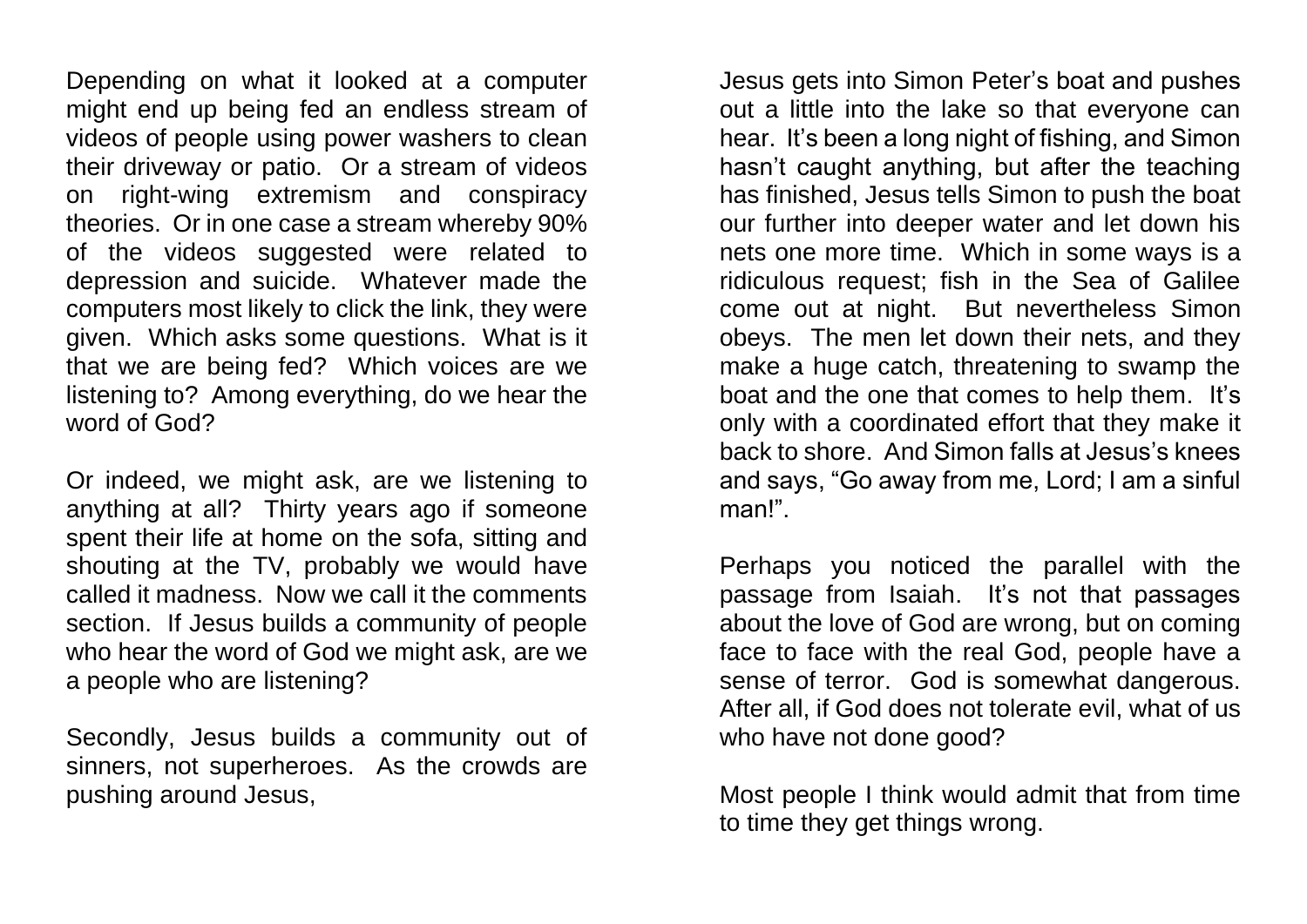Sometimes we don't keep track of time; we forget an important event. We try to say something that comes out all wrong. We can likely empathise with Peter having a bad and unproductive day at work. Yet these admitted failures aren't really much more than occasional incompetence. Sin goes much deeper than that. Sin is not just that the world around us is broken, but that we are the cause. I found a quote from Gus Spieth, an environmental lawyer, speaking on climate change, "I used to think", he says, "that the top global environmental problems were biodiversity loss, ecosystem collapse, and climate change. But I was wrong.

The top environmental problems are selfishness, greed, and apathy, and to deal with these we need a spiritual and cultural transformation." To take that as an example, climate change isn't really a technological problem; we have the technology we need and the money to put it into practice. Rather, the problem is us. We are where we are because collectively we have chosen not to be somewhere better.

Yet Jesus builds a community out of sinners. He calls Simon to follow him. And if you read on through chapter 5 Jesus calls all kinds of others out of brokenness and sin. Jesus calls the leper, out of illness and social exclusion. He calls the paralysed man out of poverty and infirmity. He calls Levi the tax collector, who betrayed his own people for financial reward. Jesus calls the broken. And if I can use old language in an inclusive way, Jesus calls us to be man, not Superman. It's sinners, not superheroes. From brokenness to a new way of being humanity. It is not the healthy who need a doctor, but the sick. So Jesus calls sinners to repentance and a new way of life.

Finally, Jesus builds community by speaking community into being. I've talked a bit about the Bible, and Jesus' words, being the word of God. Yet the word of God is more than just the Bible.

I heard a talk on this passage by a Vicar who was very keen on fishing. And he said that sometimes, when he was out on the river bank, he would say a prayer before casting off, that that particular fly would catch something big.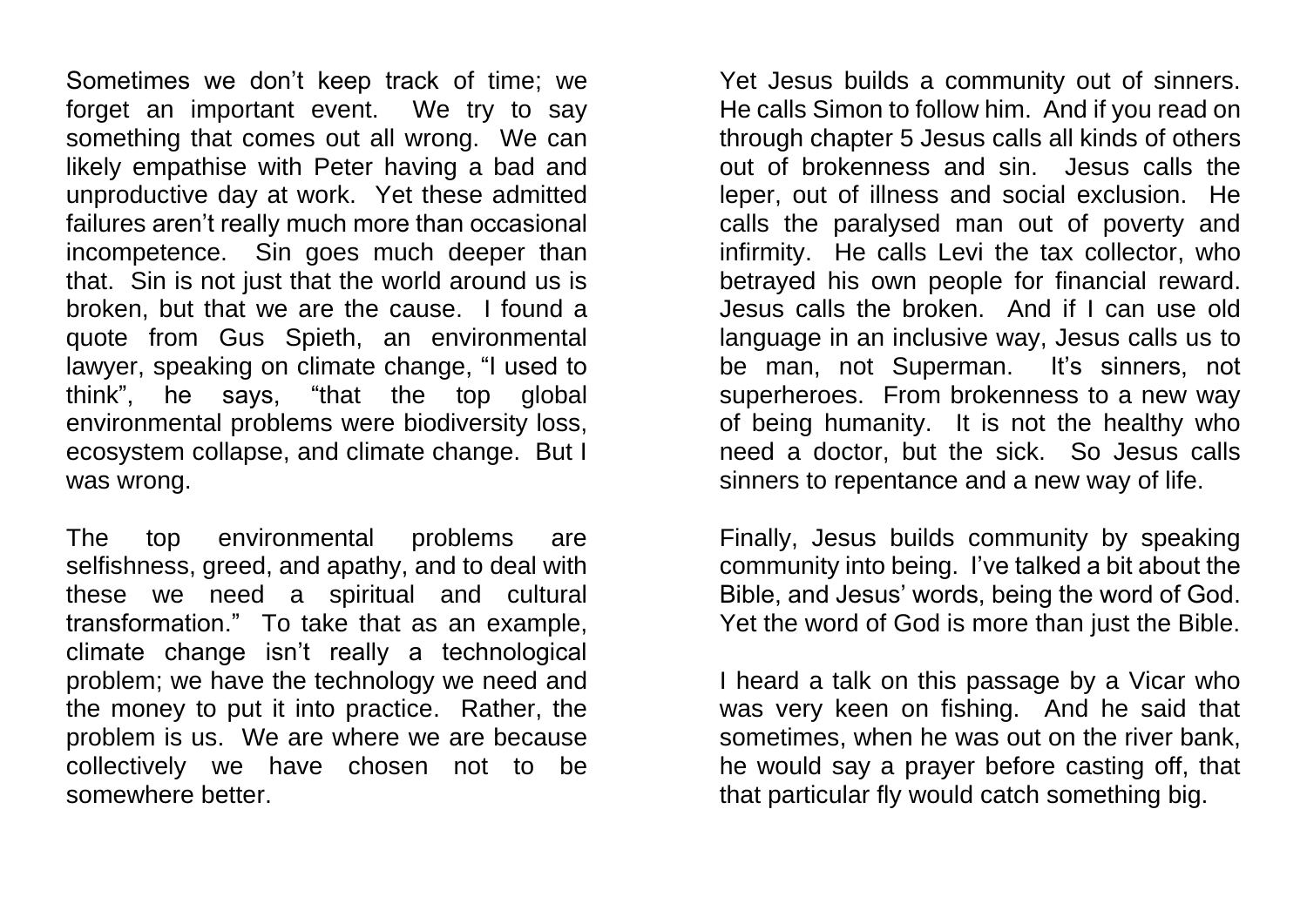Now, knowing this particular vicar, I am sure that the prayer he prayed would have been a very sound and Biblically based one, rooted in an understanding of God and of the Scriptures. Yet when he prayed that way, it wouldn't necessarily work. Not all the fish would suddenly jump out of the river and into his net. With Jesus, in this passage, it's different. Jesus says to Simon to put out into the lake, and Simon does it, in one translation, at the word of Jesus. And Simon takes in this huge catch. The word of Jesus is effective.

If you know the story of the Bible, in the beginning, God speaks the world into being. God says, 'Let there be light', and there was light. God says, 'Let there be plants and trees on the earth', and it was so. So in Luke 5, Jesus is the one who speaks, and it was so. Jesus speaks, and the fish fill the net. And so on in this chapter, Jesus says to the leper, "Be clean", and he is. He says to the paralysed man, "Get up, take your mat, and walk", and he does. Jesus says to the tax collector, "Follow me", and he does; Levi gets up, leaves everything, and follows Jesus. Jesus is the one who speaks, and it was so.

So we can rightly contrast Simon and Jesus. Simon's not catching fish stands against the shoal of fish caught at the words of Jesus. So when Jesus says to Simon, 'come and be fishers of men', we might expect a parallel. After the first fishing trip, with literal fish, we don't expect the second one to be driven by Simon. Rather, the church is built at the word of Jesus. Jesus builds community by speaking it into being.

I wonder if that gives a helpful perspective on our own situation, in interregnum, waiting for a new vicar. Certainly I've been very much looking forward to someone being appointed. And the good news has been that in response to our advert we had 14 people apply. A lot of people who are gifted in ministry and with experience of growing churches want to come here and lead and serve St Philip's Church. Which is exciting. Yet if I've got this passage right, that shouldn't be our key hope.

Simon of this passage becomes Simon Peter, named after the Greek word petros, the rock. Simon Peter's faith became the rock on which the early church was built.